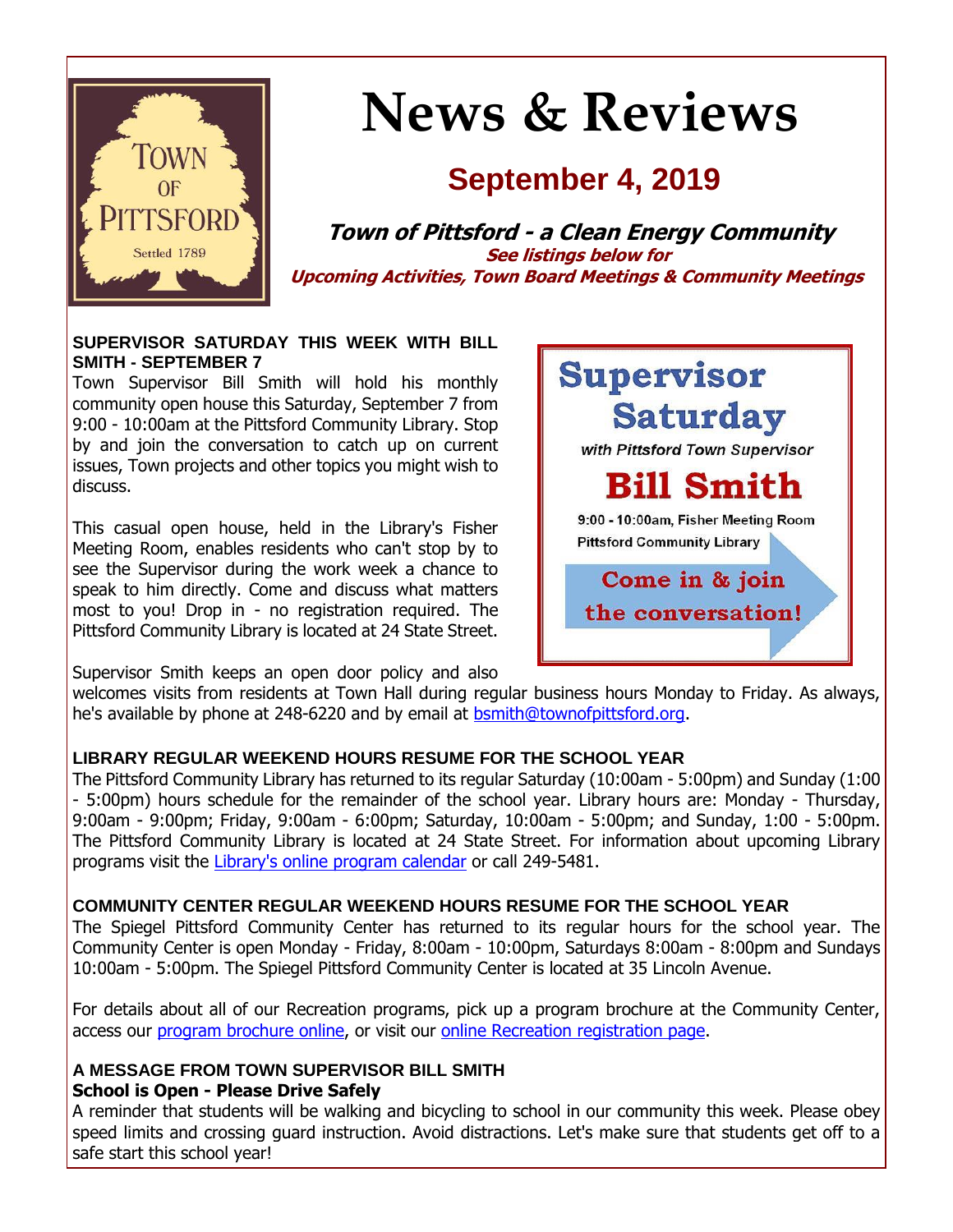#### **Best wishes to all and our thanks to the School District**

My very best wishes to every one of you and to every family with children in our schools, for a successful year. Sincerest thanks and appreciation to our teachers, teachers' aides, classroom volunteers, PTSA members, administrators and School Board who join together so successfully in pursuing their shared mission of excellence in education. Their efforts have won recognition for our Pittsford Central School District as the number one school district in upstate New York for the eighth consecutive year and as the number one school district in all of upstate New York for the SAT results of its students!

The School District has been an exemplary community partner for the Town and we look forward to continuing that partnership.

#### **SENIORS, JOIN US FOR LUNCH AND A BOOK REVIEW THIS TUESDAY, SEPTEMBER 10**

Seniors, join us in the VanHuysen Community Room at the Spiegel Pittsford Community Center this Tuesday, September 10 at 12noon for lunch and a book review of **"The Day the World Came to Town - 9/11 Gander, Newfoundland.**" Doris Adamek will discuss this fascinating book that tells the story of the town where 38 planes were forced to land on September 11, 2001 when U.S. airspace was closed. Lunch includes Italian sausage burgers, roasted potatoes, Wedge salad, and apple pie á la mode for dessert. Cost is \$6.00 per person; advance registration and payment is required. To register or for more information, stop by the Pittsford Seniors office in the Community Center or call 248-6235.

The Town of Pittsford's Spiegel Community Center is located at 35 Lincoln Avenue. [To learn more about all](http://r20.rs6.net/tn.jsp?f=001BwDPeOFTFFVzcOb2aQ34qRMEibvxrCReyqmKJTlytNg3Rvn7MYeQ9Ssp-VDwfYWGuV45Uh-R3wanyEnjmdlC71mO5Nx-SE0lWHRr-N-WglW0rCEVl036Jba-Hu_QNgg8_3jB17ehtuLKF0LcG2uowb7PwLHJiLgemF4Muxmc8J4uzwuSPTZDU9M3NXVvG7TJreFUdMVW-NlChMTxJUuY5YjuVDyeGKpsCA3wDnq5r_l0bcVtzJEwWChT5gqtI8BNhaEZJh-KkCg4FJxP2am7-v0FgP-LRBkmpBs_dufZGlSJzl4abPpf479ro84n9P68&c=H872nT9euhiLOLg3kPay8zjPQHIsNnQEWjnU7P1fdSO60KQvlSz5Ig==&ch=RPCTnert4G9zSLe5ntUZYrGIsh2eOtOnJ-K7X6O3qtCUd2u_iyj9kA==)  [of our wonderful programs for seniors visit our Seniors web page](http://r20.rs6.net/tn.jsp?f=001BwDPeOFTFFVzcOb2aQ34qRMEibvxrCReyqmKJTlytNg3Rvn7MYeQ9Ssp-VDwfYWGuV45Uh-R3wanyEnjmdlC71mO5Nx-SE0lWHRr-N-WglW0rCEVl036Jba-Hu_QNgg8_3jB17ehtuLKF0LcG2uowb7PwLHJiLgemF4Muxmc8J4uzwuSPTZDU9M3NXVvG7TJreFUdMVW-NlChMTxJUuY5YjuVDyeGKpsCA3wDnq5r_l0bcVtzJEwWChT5gqtI8BNhaEZJh-KkCg4FJxP2am7-v0FgP-LRBkmpBs_dufZGlSJzl4abPpf479ro84n9P68&c=H872nT9euhiLOLg3kPay8zjPQHIsNnQEWjnU7P1fdSO60KQvlSz5Ig==&ch=RPCTnert4G9zSLe5ntUZYrGIsh2eOtOnJ-K7X6O3qtCUd2u_iyj9kA==) or call the Senior Center at 248-6235.

#### **JOB OPENING: PART-TIME PARKING MONITOR** *Applications due September 12*

The Town and Village of Pittsford have an opening for a part-time Parking Monitor. The position is responsible for monitoring parking in the Village and the Town, writing parking tickets and follow up letters, and presenting information at Town Court. While performing the duties of the job, the employee is required to walk throughout the Village and Town on a daily basis in all weather conditions. This position is 10 hours per week for the Town of Pittsford and 20 hours per week for the Village of Pittsford. Applications are due Thursday, September 12.

Find a complete [job description and application information here](http://r20.rs6.net/tn.jsp?f=001BwDPeOFTFFVzcOb2aQ34qRMEibvxrCReyqmKJTlytNg3Rvn7MYeQ9VsuXcqudKPZRv6MeKsnaDat3i64qDrrZqZxn4hU2BXoDMWcjQ2wx6PR71yUzMHHIj5we4kp84djuIljGkO7dVk7FgcufESXHk-IwwQy9IsaYM45qj0cKxsYgwBuNDELXPZ6M3KLXsSy-Qq0FPzGZKykUHH-IPzf39jjVthm5Q4qZP_1kBJdPvM7t9IsHnKZVl1Qvb3ZjXn_4xLQIOVAERof0PNtXYSURxraaaihL-VdIOrbsgxayJ-ZPOToZ490IYRAhBCGv30_Qs_c0hvEnVv5IyQlDpuEPiCLklvtELejqPwBJRW6FaKV27z9miJkUuo-y5v4OnTmuDITlGY7wX9h1DrozqfPJg==&c=H872nT9euhiLOLg3kPay8zjPQHIsNnQEWjnU7P1fdSO60KQvlSz5Ig==&ch=RPCTnert4G9zSLe5ntUZYrGIsh2eOtOnJ-K7X6O3qtCUd2u_iyj9kA==) or visit the [Employment Opportunities](http://r20.rs6.net/tn.jsp?f=001BwDPeOFTFFVzcOb2aQ34qRMEibvxrCReyqmKJTlytNg3Rvn7MYeQ9YyOtG7vS2TdiiFvYvTYLZiIICeO1zf_Mt6zRaxjceo8EyiQeV1gJnQxSBy6Pe1CN1S1twmewBw2paMXv2k1VbgMIyB83bkpwtfNJLyogdJI_A57T4gG-Wlz7hu4Bo8D9Zt7paqKzkNDpT_fZg6qo4DI11HSU8vN9N5dfv3iq_7_jxf6o_SWzWKldzX_6DYlGLBC497-g3vPjRPYqu5y1K7N1cjIyqAwIA7kpgN9aHLsBPc8pLJ4peySHFzzrBQS9gUmKv01DwS8mClleWRLpphV5UT2AbWKRtY2PiR0iQT4&c=H872nT9euhiLOLg3kPay8zjPQHIsNnQEWjnU7P1fdSO60KQvlSz5Ig==&ch=RPCTnert4G9zSLe5ntUZYrGIsh2eOtOnJ-K7X6O3qtCUd2u_iyj9kA==) page link under the "Contact Us" tab on the Town website, [www.townofpittsford.org.](http://r20.rs6.net/tn.jsp?f=001BwDPeOFTFFVzcOb2aQ34qRMEibvxrCReyqmKJTlytNg3Rvn7MYeQ9Vc54MPTNbskN7IO17-Na6Iselk-LL4jk0b4O3O0Jafw5ij4w6C5Df_D4H3Y6Fwiol6tUUgaz6_vZs8Ao1nrtZRK1npG3i4W_7JLRIeFaXCYK2xml0trxKCAzIbyw8CKTSyYBt7JHV6378kfljpNLvgWwJp9ehr0iWM8RkPXQm92szNf_L-Rb0nYm7P8eWQs1mrmCNayTLuAvHudvC3_jpLVbVTQvXQgFJJdnvTE2lZzVjQCabkRHq4=&c=H872nT9euhiLOLg3kPay8zjPQHIsNnQEWjnU7P1fdSO60KQvlSz5Ig==&ch=RPCTnert4G9zSLe5ntUZYrGIsh2eOtOnJ-K7X6O3qtCUd2u_iyj9kA==)

**For complete job descriptions and application information for all open positions**, visit the Town's job listings web page at [www.townofpittsford.org/home-pittsford-employment-opportunities.](http://r20.rs6.net/tn.jsp?f=001BwDPeOFTFFVzcOb2aQ34qRMEibvxrCReyqmKJTlytNg3Rvn7MYeQ9YyOtG7vS2TdiiFvYvTYLZiIICeO1zf_Mt6zRaxjceo8EyiQeV1gJnQxSBy6Pe1CN1S1twmewBw2paMXv2k1VbgMIyB83bkpwtfNJLyogdJI_A57T4gG-Wlz7hu4Bo8D9Zt7paqKzkNDpT_fZg6qo4DI11HSU8vN9N5dfv3iq_7_jxf6o_SWzWKldzX_6DYlGLBC497-g3vPjRPYqu5y1K7N1cjIyqAwIA7kpgN9aHLsBPc8pLJ4peySHFzzrBQS9gUmKv01DwS8mClleWRLpphV5UT2AbWKRtY2PiR0iQT4&c=H872nT9euhiLOLg3kPay8zjPQHIsNnQEWjnU7P1fdSO60KQvlSz5Ig==&ch=RPCTnert4G9zSLe5ntUZYrGIsh2eOtOnJ-K7X6O3qtCUd2u_iyj9kA==)

#### **JOIN US FOR A CLEAN ENERGY COMMUNITIES ROUNDTABLE ON 9/12 - RSVP BY MONDAY, 9/9**

A Clean Energy Communities Roundtable celebrating designated Clean Energy Communities will be held Thursday, September 12 at 3:00pm in room 107 of the Spiegel Pittsford Community Center, 35 Lincoln Avenue. The event will include designated Clean Energy Communities from the Genesee-Finger Lakes Region and seeks to foster a culture of community surrounding energy successes. The event is hosted by the Genesee/Finger Lakes Regional Planning Council, the New York State Energy Research and Development Authority (NYSERDA) and the Town of Pittsford. Members of the public are welcome. Those planning to attend should RSVP to [hferington@gflrpc.org](mailto:hferington@gflrpc.org?subject=Clean%20Energy%20Communities%20Roundtable%209-12-19) by September 9.

#### **TAX INFORMATION | REMINDER**

Town of Pittsford residents will receive their 2019-2020 school tax bills in the mail soon. If your bill does not arrive by Friday, September 6, please call the tax office at 585-248-6215. First installments are due by 9/15. However, since 9/15 is a Sunday, **first installments will be accepted on Monday, 9/16 with a U.S. postmark or in person without penalty**. Payment will be accepted in full through Tuesday, 10/1. The Town Clerk will extend office hours, for full tax payments only, from 8:00am to 6:00pm on Tuesday, 10/1. For residents paying their bills at Town Hall, there will be additional 10 minute parking available in the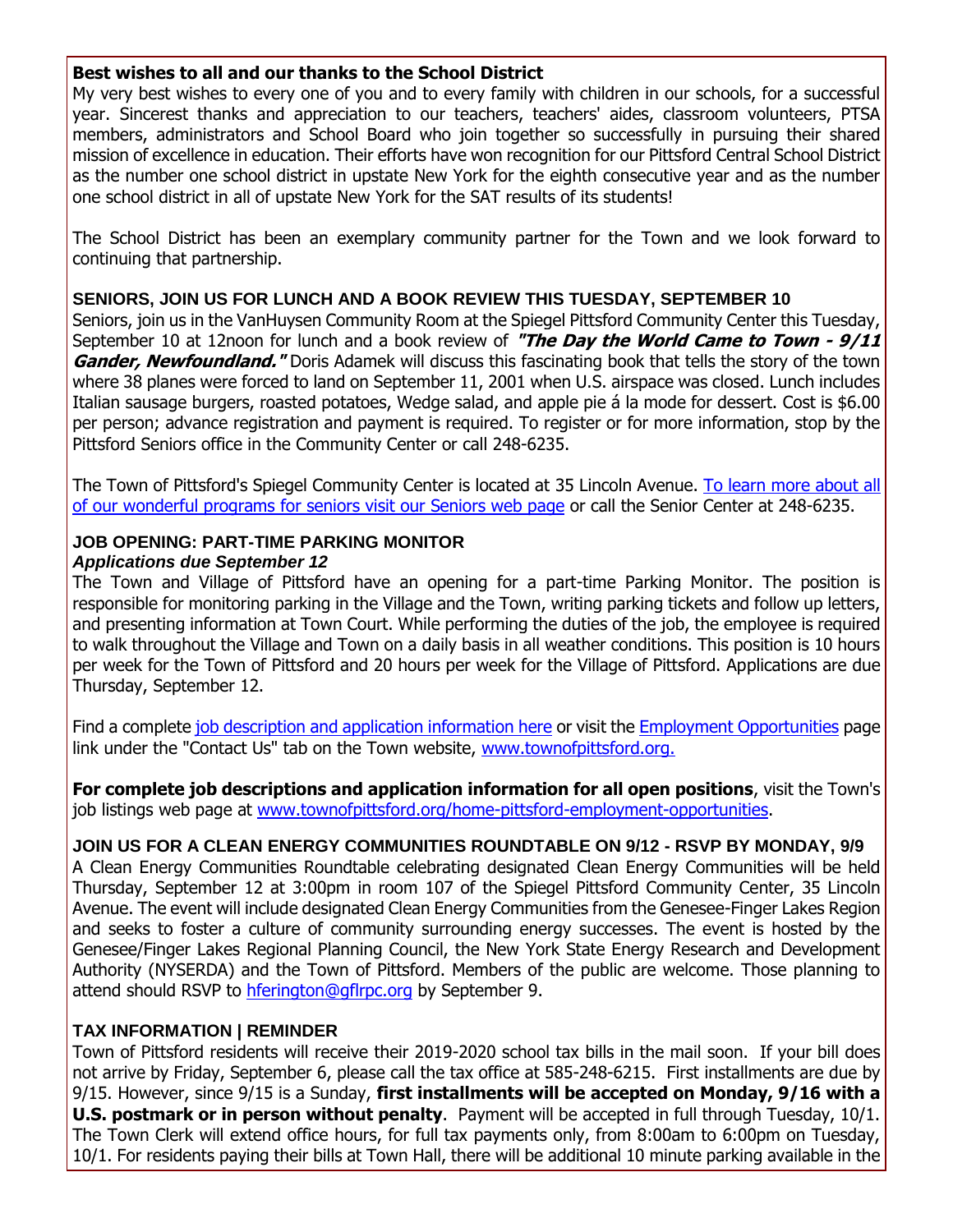parking lot behind the building on October 1. Taxes also may be paid at Canandaigua National Bank, 18 State Street, or online via a link from the Town's website to the Monroe County website. Visa and MasterCard will be accepted for online payments; there will be a 3% fee to use this online payment service. To pay online, click [HERE.](http://r20.rs6.net/tn.jsp?f=001BwDPeOFTFFVzcOb2aQ34qRMEibvxrCReyqmKJTlytNg3Rvn7MYeQ9ZzrMyapswnhP22PVTGR3HYDdD_KE4v3m6ehEJe4kaAhze-h8QBPdThzCM_84kTWkcGO1oW4z24NyHIPcvhinxDflvvmCUmWzuxKmLkwWpYDVattp0ro14NNGmgsT52p_rCY0SaCsUYeGyMIkh6I__3AHuyyqYQl0rc_qx0PH-UKYo_jBVRFgGpzy3V1VbIOoHNLowNwP1IZfTcs8aU7dpawJ4yMxFwGHj-vNbZRG5iqeJzlqmhOylKPmMEf908o3uMX8FOmLkGy&c=H872nT9euhiLOLg3kPay8zjPQHIsNnQEWjnU7P1fdSO60KQvlSz5Ig==&ch=RPCTnert4G9zSLe5ntUZYrGIsh2eOtOnJ-K7X6O3qtCUd2u_iyj9kA==)

**Payment for First installments AFTER SEPTEMBER 16 will be accepted at Town Hall only** from September 17 - September 20, with 1% interest.

Please Note: **We strongly discourage paying your tax bill via Electronic Checking/Online bill pay system.** If paying your bill with an online bill pay system, please be aware that your bank still mails us a paper check without a USPS postmark and it may take as long as two weeks to reach our office. Therefore, we cannot consider your payment received until we physically receive the payment in our office. **We do not recommend sending payment in this manner.**

#### **REMINDERS**

#### **PITTSFORD FOOD CUPBOARD IS OPEN - TOUR FACILITY AT OPEN HOUSE THIS SUNDAY, 9/8**

The Pittsford Food Cupboard is now open at its new location - 3800 Monroe Avenue, Door 26. The Food Cupboard hours and the phone number (264-9860) remain the same. For complete information visit their website at [www.pittsfordfoodcupboard.net.](http://r20.rs6.net/tn.jsp?f=001BwDPeOFTFFVzcOb2aQ34qRMEibvxrCReyqmKJTlytNg3Rvn7MYeQ9V49NTsD_bYnlnux5ZstY4TV5GliOXBxk31wklYw28I9ZructVlzoAR1fbEOYopu_J8ZgVFpzRi1aSkDf7GrTlnsdaB2cvu8blgWG-yh7oTZKuT0C8EOwaJIt_Y5p4QnP7jBMiHlRhnyBAc39NtkLOf2tPchn_QEVuSYEe3xsVbSAV1zVxJZTELjIC4iJkJJlik3okbIC1PG9CvsDMPT_RIOGg80XmPiDeRrAWRs3jg3L14OFVOXaZByFTtkSLyJuQ==&c=H872nT9euhiLOLg3kPay8zjPQHIsNnQEWjnU7P1fdSO60KQvlSz5Ig==&ch=RPCTnert4G9zSLe5ntUZYrGIsh2eOtOnJ-K7X6O3qtCUd2u_iyj9kA==) Members of the public are invited to stop by for a tour at their Open House this Sunday, September 8 from 1:00 - 3:00pm.

#### **ASL INTERPRETER AT TOWN BOARD MEETINGS**

The Town of Pittsford provides an American Sign Language interpreter at every meeting of the Pittsford Town Board, to interpret for those who need this service.

#### **UPCOMING COMMUNITY ACTIVITIES IN PITTSFORD**

- [Supervisor Saturday with Bill Smith](http://r20.rs6.net/tn.jsp?f=001BwDPeOFTFFVzcOb2aQ34qRMEibvxrCReyqmKJTlytNg3Rvn7MYeQ9UiYstHSc8RaeWhq_oOJW20VEEbBWZ7E6QJsGbsr_s8C70wl-hhuW0Zc5XT9oR0DFlFJOV3KTXI5fl9xv1Q7Sotm6kEf3FoWMCeoi6f_ssEthfeIXh1IZTCjiGz9sB1Ic6p5hFtx5e0fjIKTchCcjjMmTeu67P3zoHjHQwRmC_SbZnql-BpwqUne75jUkTAjghH-r8vp7WRcXOLlSoI5_KSGw_owrg6VRntEOx-LZNgf7PiYJIlShIP2Qqlxi_R8pRdFYaZcECGSMkV8UvIibCqKtjcobC1BNbAUf9S5Oa7nlYzLjOBW6nY=&c=H872nT9euhiLOLg3kPay8zjPQHIsNnQEWjnU7P1fdSO60KQvlSz5Ig==&ch=RPCTnert4G9zSLe5ntUZYrGIsh2eOtOnJ-K7X6O3qtCUd2u_iyj9kA==) join the conversation with Town Supervisor Bill Smith at this casual open house, topics of discussion based upon attendee interest; Saturday, 9/7, 9:00 - 10:00am, Fisher Meeting Room (first floor), Pittsford Community Library, 24 State Street
- [Pittsford Food Cupboard Open House & Facility Tour,](http://r20.rs6.net/tn.jsp?f=001BwDPeOFTFFVzcOb2aQ34qRMEibvxrCReyqmKJTlytNg3Rvn7MYeQ9V49NTsD_bYnlnux5ZstY4TV5GliOXBxk31wklYw28I9ZructVlzoAR1fbEOYopu_J8ZgVFpzRi1aSkDf7GrTlnsdaB2cvu8blgWG-yh7oTZKuT0C8EOwaJIt_Y5p4QnP7jBMiHlRhnyBAc39NtkLOf2tPchn_QEVuSYEe3xsVbSAV1zVxJZTELjIC4iJkJJlik3okbIC1PG9CvsDMPT_RIOGg80XmPiDeRrAWRs3jg3L14OFVOXaZByFTtkSLyJuQ==&c=H872nT9euhiLOLg3kPay8zjPQHIsNnQEWjnU7P1fdSO60KQvlSz5Ig==&ch=RPCTnert4G9zSLe5ntUZYrGIsh2eOtOnJ-K7X6O3qtCUd2u_iyj9kA==) Sunday, 9/8, 1:00 3:00pm, 3800 Monroe Avenue, Door 26
- **Clean Energy Communities Roundtable**, Thursday, September 12, 3:00pm, Spiegel Pittsford Community Center Room 107, 35 Lincoln Avenue; members of the public welcome, [RSVP by 9/9 to](mailto:hferington@gflrpc.org)  [hferington@gflrpc.org](mailto:hferington@gflrpc.org)
- [Friends of Pittsford Library Book Sale,](http://r20.rs6.net/tn.jsp?f=001BwDPeOFTFFVzcOb2aQ34qRMEibvxrCReyqmKJTlytNg3Rvn7MYeQ9WKpJvQcMPE78EkB4qGAnqZ6oxEYXJV2Qlls-MVrY0OdqC0xBKCEag7A_GZfeRTXRsWaePiABK4LYrQCpHb9nTp3xbFza86aMP2EM7NqFQ5vO8fFdiYv6fkayoqkGk9YX46SADfC0aklcCov7v_0CQWGC2toCrN_aQl5jqVDATI_ep9NtczQXG7wwXv2GaZTeVuRqvlIe0PTWb1xtcUQ_DK5KeG5zS8ks-vXOfMqCXKIiFz8K3VfordZpy261LYLb7OiZ29rLvYt&c=H872nT9euhiLOLg3kPay8zjPQHIsNnQEWjnU7P1fdSO60KQvlSz5Ig==&ch=RPCTnert4G9zSLe5ntUZYrGIsh2eOtOnJ-K7X6O3qtCUd2u_iyj9kA==) Friday and Saturday, 9/13 and 9/14, 9:00am 5:00pm, and Sunday, 9/15, 12:00 - 5:00pm; open to the public, funds raised support programs and materials for our library; Pittsford Community Library, 24 State Street
- [Pittsford Food Truck & Music Fest,](http://r20.rs6.net/tn.jsp?f=001BwDPeOFTFFVzcOb2aQ34qRMEibvxrCReyqmKJTlytNg3Rvn7MYeQ9ZaGwvTPiPXtGkyxzdrjkUeDAsGbOeeQ5-FSnAswXirtkrf6qNm9b8jPD0Lwd6LH_QXhe7QiYURddjaRKcQcpqJsA1s_oJB_5HVX259gkY6VlbPvQxyZ3fyCCeWrxBkjX_nLvhN16uXFVfQriR-9Dp6w4la-7WeOYLboMXRxo2uHWNAi91KcR7usO_PQ2i6HeQkYOKLYHWOCrb4L7q1Uf1lnZmGaWN3VrA6fGG_LwVmwXmztvLUm7wiu5MiEvTWdNvwJ9vfd0ytZ&c=H872nT9euhiLOLg3kPay8zjPQHIsNnQEWjnU7P1fdSO60KQvlSz5Ig==&ch=RPCTnert4G9zSLe5ntUZYrGIsh2eOtOnJ-K7X6O3qtCUd2u_iyj9kA==) Saturday, 9/14, 12-9pm, South Main Street (Four Corners to Locust Street); more info [www.townofpittsford.org/foodtruckmusicfest](http://r20.rs6.net/tn.jsp?f=001BwDPeOFTFFVzcOb2aQ34qRMEibvxrCReyqmKJTlytNg3Rvn7MYeQ9Spym8WfV5VgUheKT3Djb1Zm7sBp4ECElQ718iSnvxa_3w4881O8e1tgC9j0LzmHzOd7dOoCcFmTvOAeWYazQp0l7GvXkLM1hyT-mLOz9uC8NK2H2TEK7fONTbSdTCavQlIJh7G26tk_6fbTQtvecVf4fxbroRvSnEOy5Hq5TG3FQzSDxQwTv3doLD_KxzxeIlTWnF8ql2RZWnNhW8QvGh4r1PsKutNawfOEvR9UekK3Jo1Jp1ztQ9iOr7Vfo9CtTiqxfyfbgEkn&c=H872nT9euhiLOLg3kPay8zjPQHIsNnQEWjnU7P1fdSO60KQvlSz5Ig==&ch=RPCTnert4G9zSLe5ntUZYrGIsh2eOtOnJ-K7X6O3qtCUd2u_iyj9kA==)

#### **TOWN OF PITTSFORD BOARD MEETINGS**

- **Planning Board**, Monday 9/9, 7:30PM, Public Meeting Room, Town Hall (lower level), 11 South Main Street
- [Town of Pittsford Draft Comprehensive Plan Public Hearing:](http://r20.rs6.net/tn.jsp?f=001BwDPeOFTFFVzcOb2aQ34qRMEibvxrCReyqmKJTlytNg3Rvn7MYeQ9WH_7vW804l0q9DwDAVuZTvY9TQHP21kcNTaUNpqmlJoPon0FXWVyjDkvnh8ziw-bTCY5bVcGD7jEbZfYnywk4m1rUpcMhY95UcWbBvgvc2fU45RTZP-gx4yjILJFtOzSnFclTEqK1a2T1D-HG3FszfUiGQ937kOQfQpNFWQrs5sYWq05mSA-kxgdafuLQxcEVRDL70I_D0rRNpLnmE6byEYKc8aC383UgVRIXQLPpkNnuITSAjIHR-Ve5wGQZhQTU7w12eNojVE&c=H872nT9euhiLOLg3kPay8zjPQHIsNnQEWjnU7P1fdSO60KQvlSz5Ig==&ch=RPCTnert4G9zSLe5ntUZYrGIsh2eOtOnJ-K7X6O3qtCUd2u_iyj9kA==) public comment on and final review of Draft Plan, Tuesday, 9/17, 6:00pm, during the regularly scheduled Town Board meetings, Pittsford Town Hall, 11 South Main Street

#### **COMMUNITY MEETINGS CALENDAR**